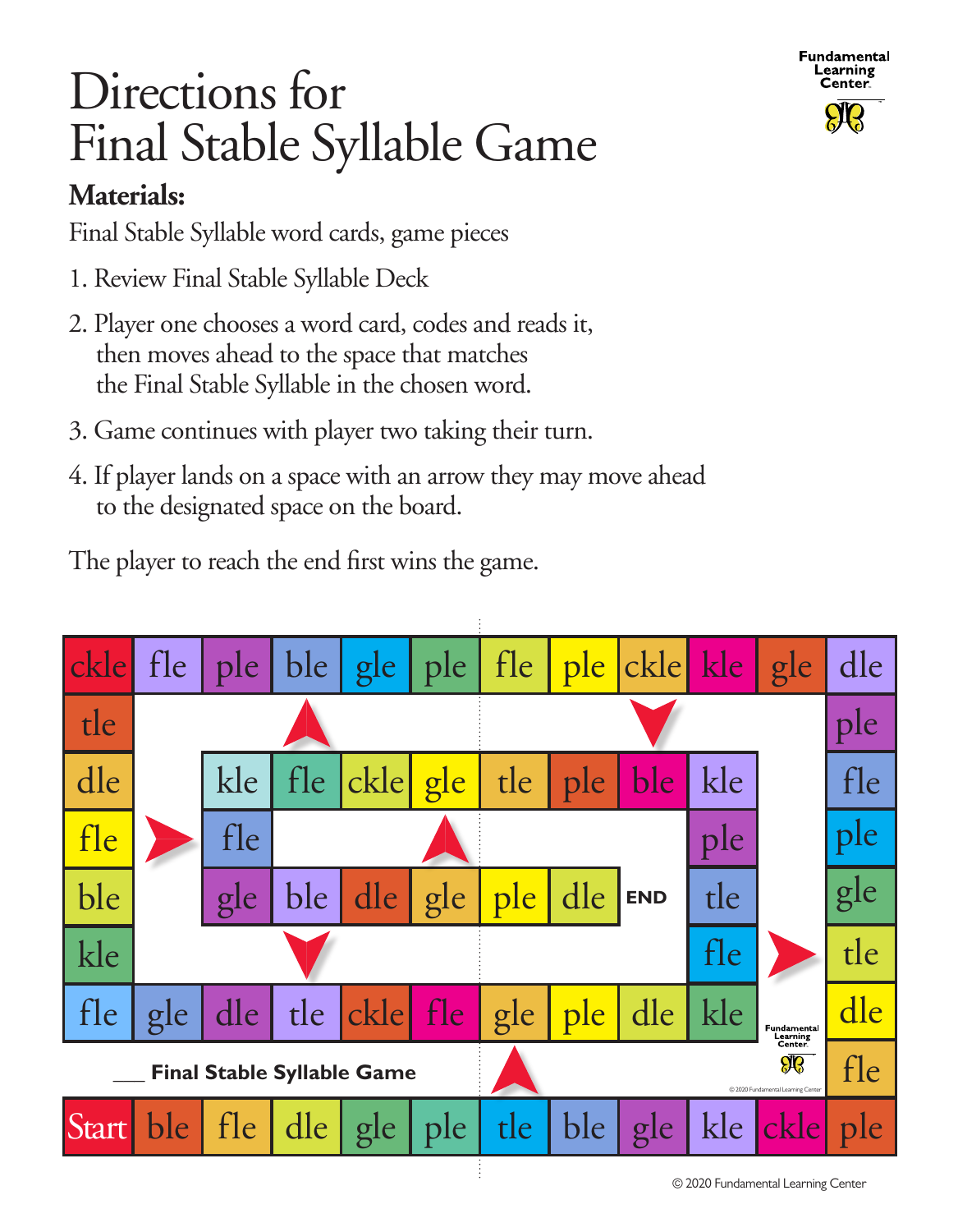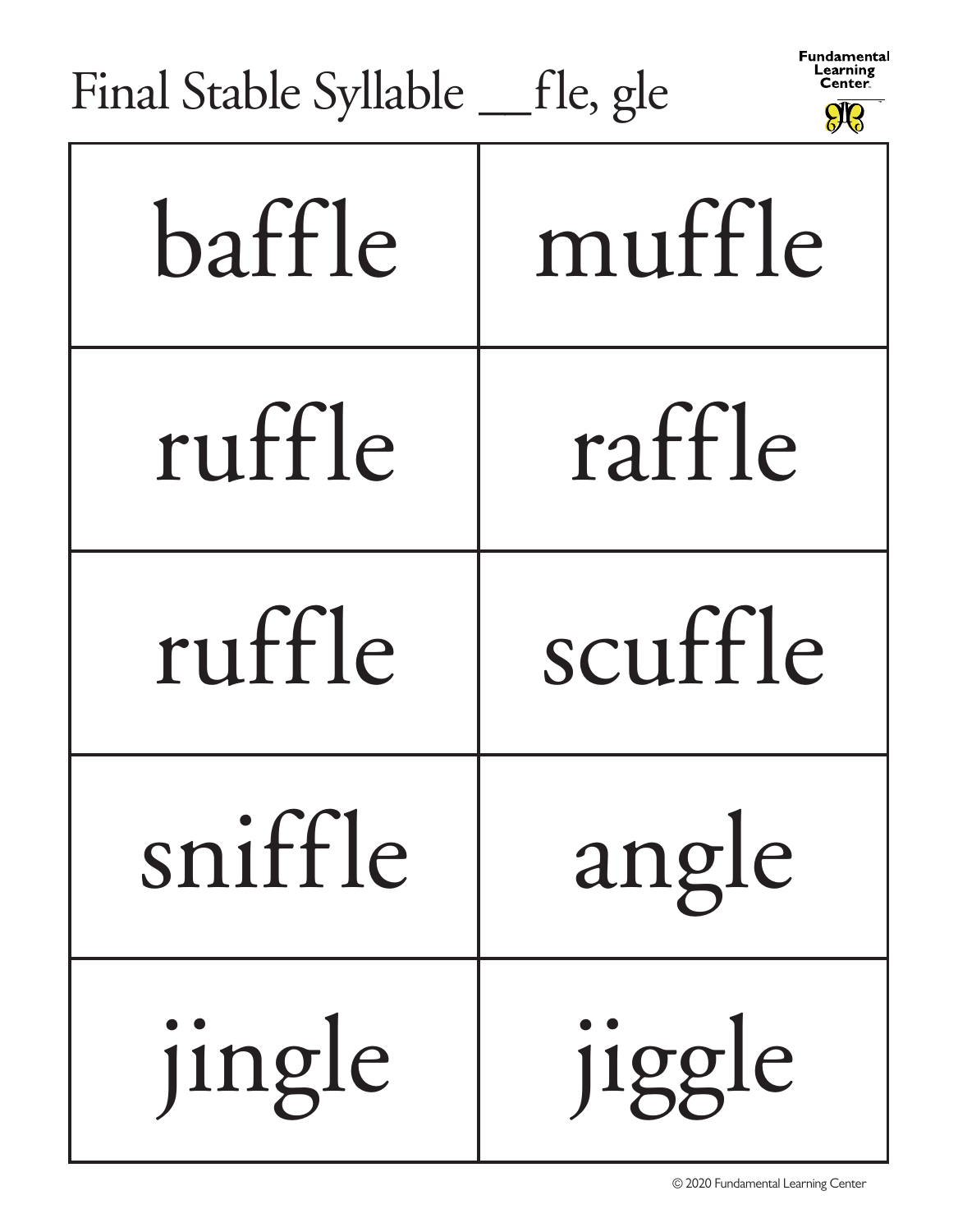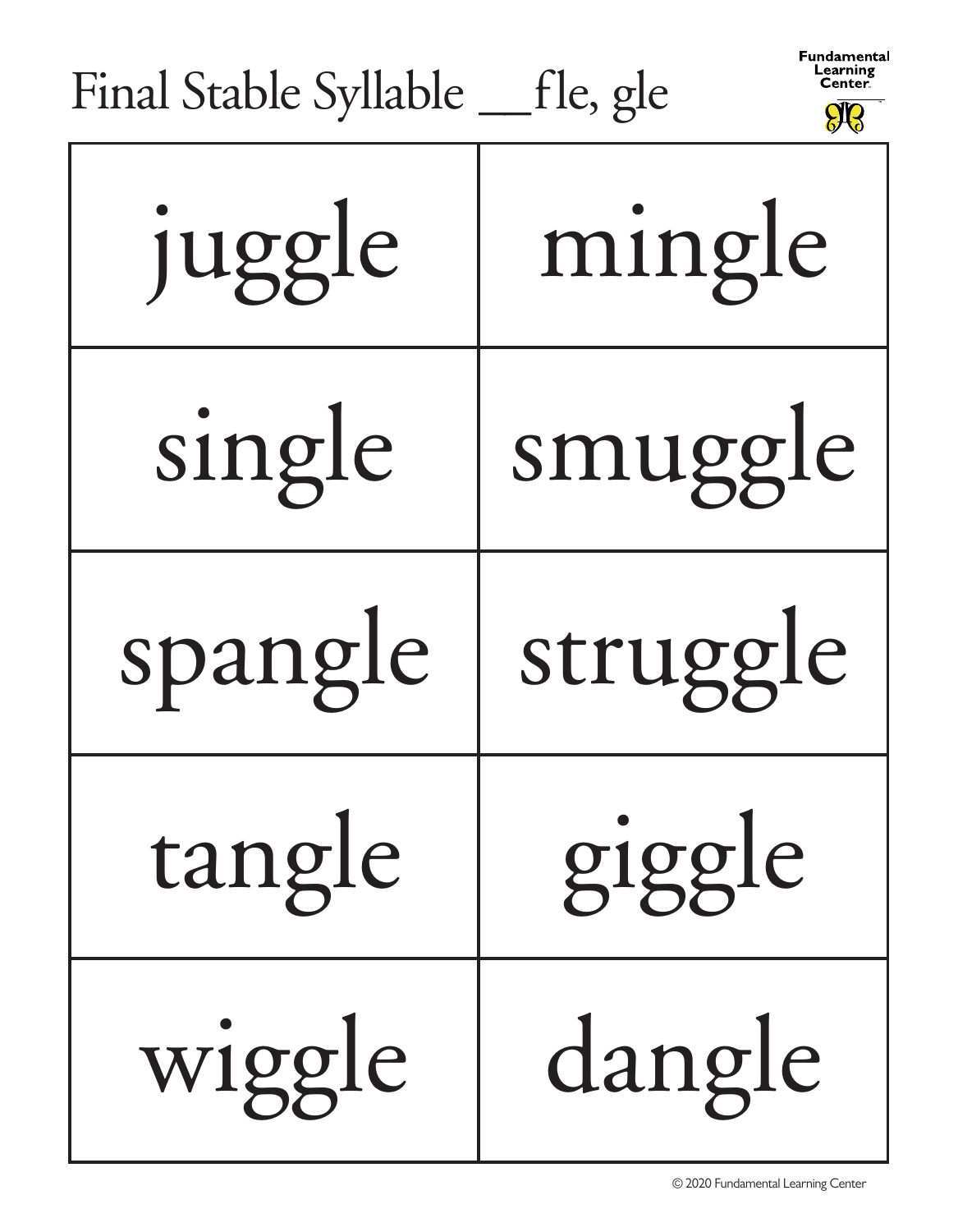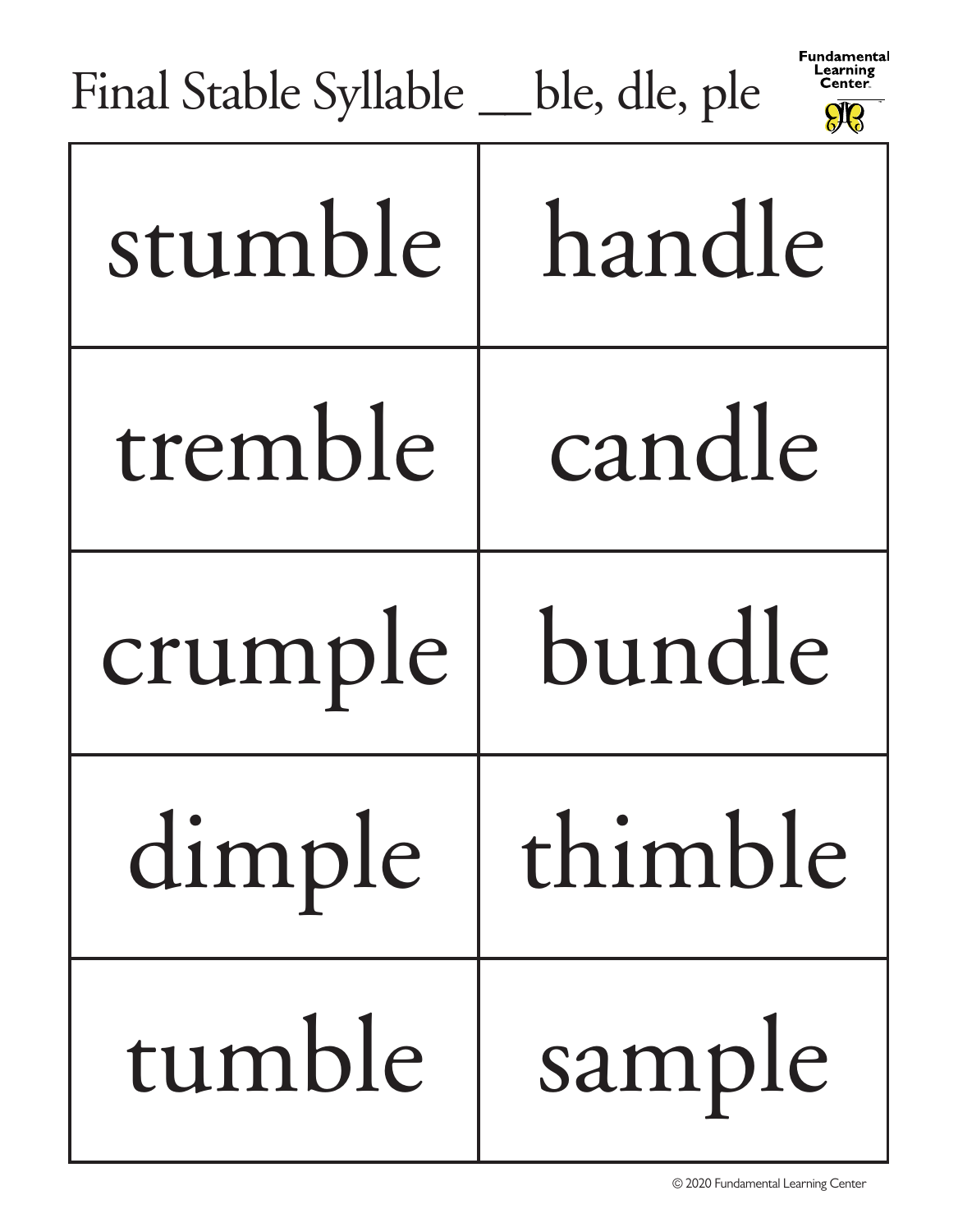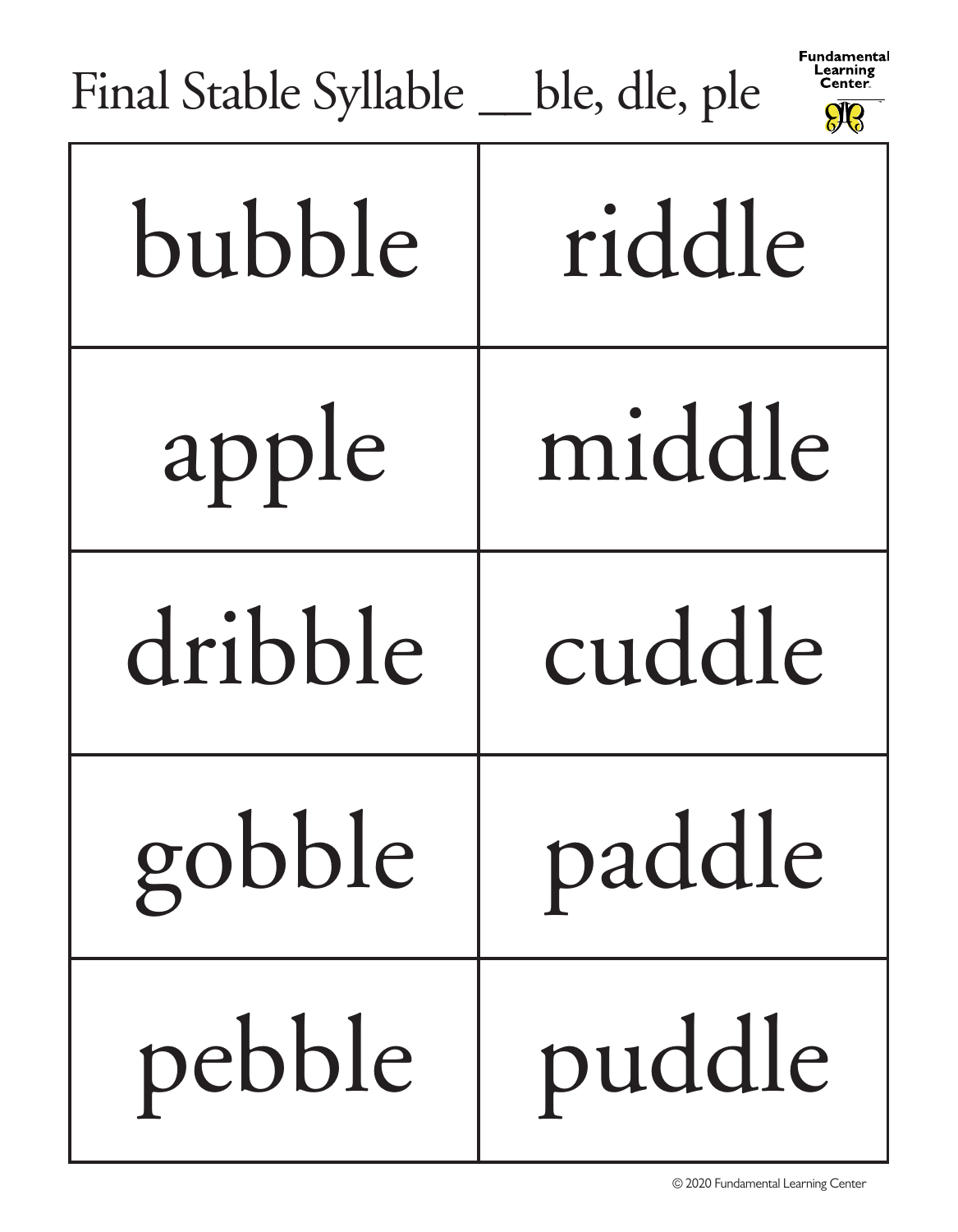Fundamental Learning<br>Center.

| THIAI OLADIC OYHADIC ___ UC |          |
|-----------------------------|----------|
| little                      | brittle  |
| battle                      | cattle   |
| rattle                      | settle   |
| bottle                      | throttle |
| kettle                      | brittle  |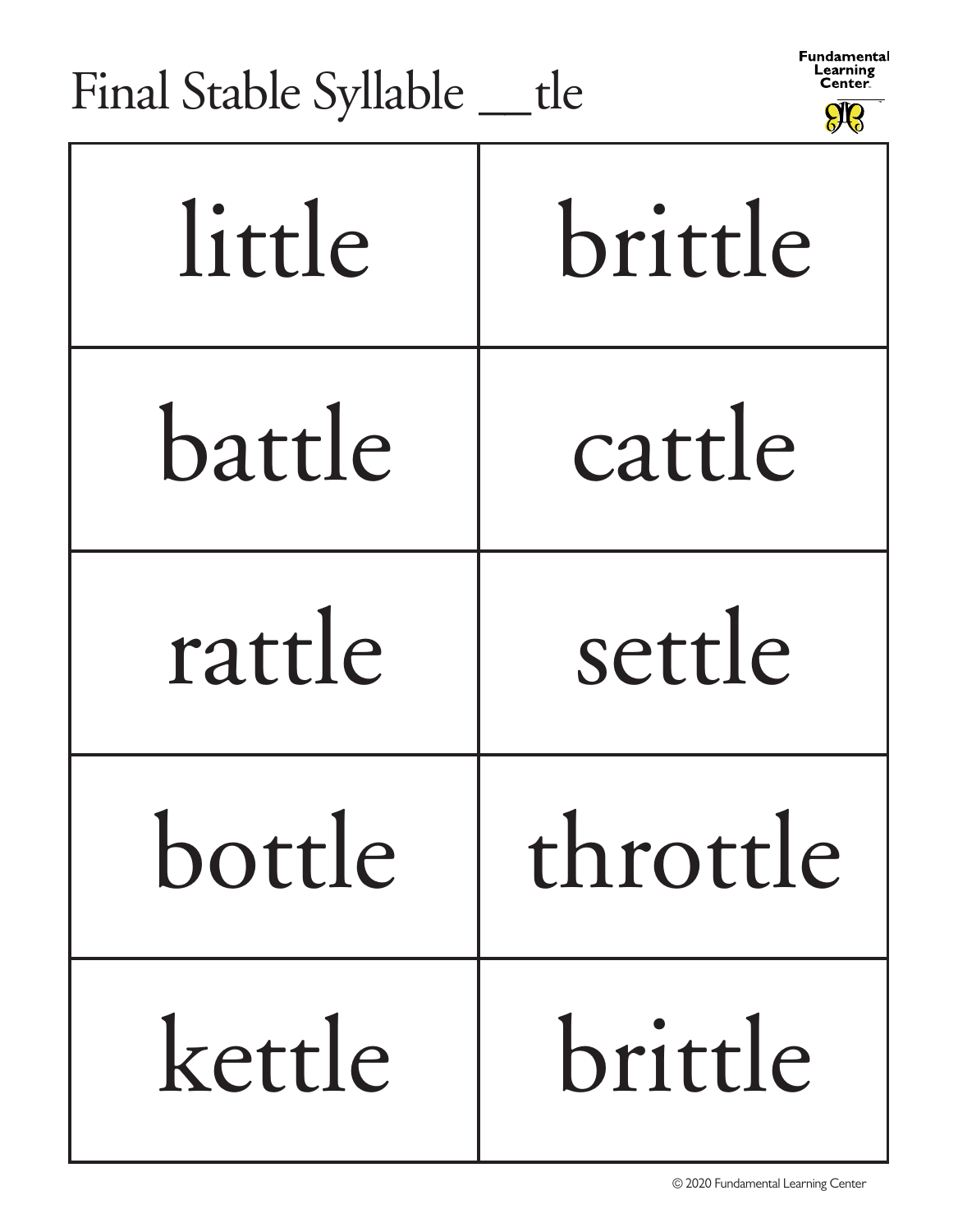